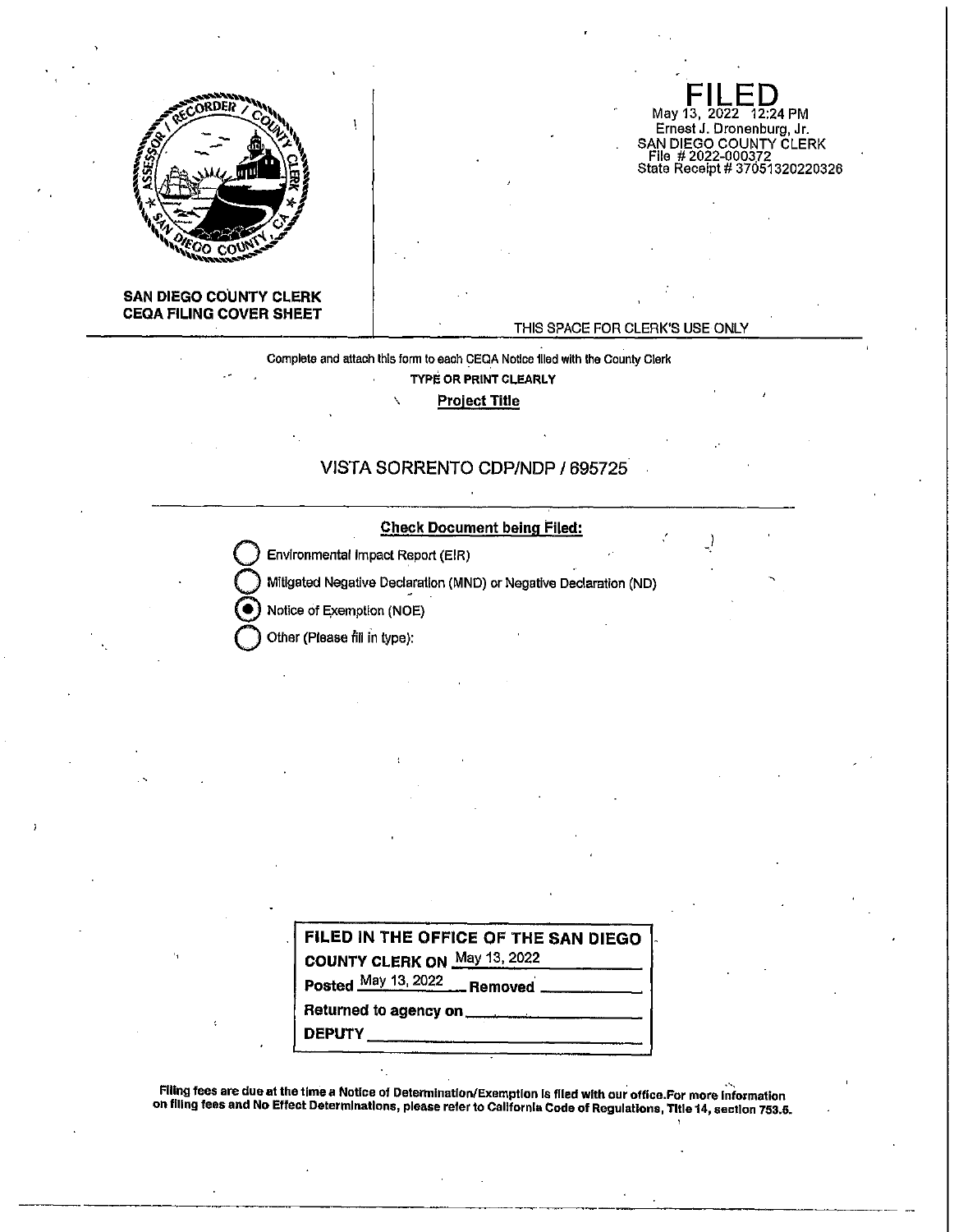#### **NOTICE OF EXEMPTION**

*(Check one or both)*

- **TO:**  $\boxtimes$  Recorder/County Clerk **From:** City of San Diego
	- P.O. Box 1750, MS A-33 Development Services Department 1600 Pacific Hwy, Room 260 1222 First Avenue, MS 501 San Diego, CA 92101-2400 San Diego, CA 92101
	- Office of Planning and Research 1400 Tenth Street, Room 121 Sacramento, CA 95814 □

**Project Name/Number:** Vista Sorrento CDP/NDP / 695725

**SCH No.:** N/A

**Project Location-Specific:** 10251 Vista Sorrento Parkway San Diego, CA 92121

**Project Location-City/County:** San Diego/San Diego

**Description of nature and purpose of the Project:** A Coastal Development Permit and Neighborhood Development Permit to demolish the existing 3-story office building (72,000 square feet) and construct a new 3 story, 116,000-square-foot research and development (R&D) building plus basement in the same location, with minor improvements to the existing parking garage and site elements (e.g., replacement of the central plant, generator, trash/recycling, and relocation/reduction of the parking). The approximately 4.7-acre parcel is located at 10251 Vista Sorrento Parkway in the IL-3-1/RS-1-8 Base Zone and Coastal Overlay (Non-Appealable) Zone within the Mira Mesa Community Plan area. Council District 6.

## **Name of Public Agency Approving Project:** City of San Diego

**Name of Person or Agency Carrying Out Project:** Mike Hodges, 3501 Jamboree Rd., Newport Beach, CA 92660; (949)533-8205.

## **Exempt Status:** (CHECK ONE)

- Ministerial (Sec. 21080(b)(1); 15268) □
- Declared Emergency (Sec. 21080(b)(3); 15269(a)) □
- Emergency Project (Sec. 21080(b)( 4); 15269 (b)(c)) □
- Categorical Exemption: 15302, Replacement or Reconstruction  $\boxtimes$
- Statutory Exemptions: □
- Other: □

**Reasons why project is exempt:** The proposed activity is exempt from CEQA pursuant to Section 15303 (New construction or conversion of small structures) of the State CEQA Guidelines. Section 15302 (Replacement or Reconstruction)- replacement of existing structures and facilities where the new structure will be located on the same site as the structure replaced and will have substantially the same purpose and capacity of the structure replaced. Furthermore, the exceptions listed in Section 15300.2 do not apply.

## **Lead Agency Contact Person:** Sara Osborn **Telephone:** (619) 446-5381

## **If filed by applicant:**

- 1. Attach certified document of exemption finding.
- 2. Has a notice of exemption been filed by the public agency approving the project?  $\Box$  Yes  $\Box$  No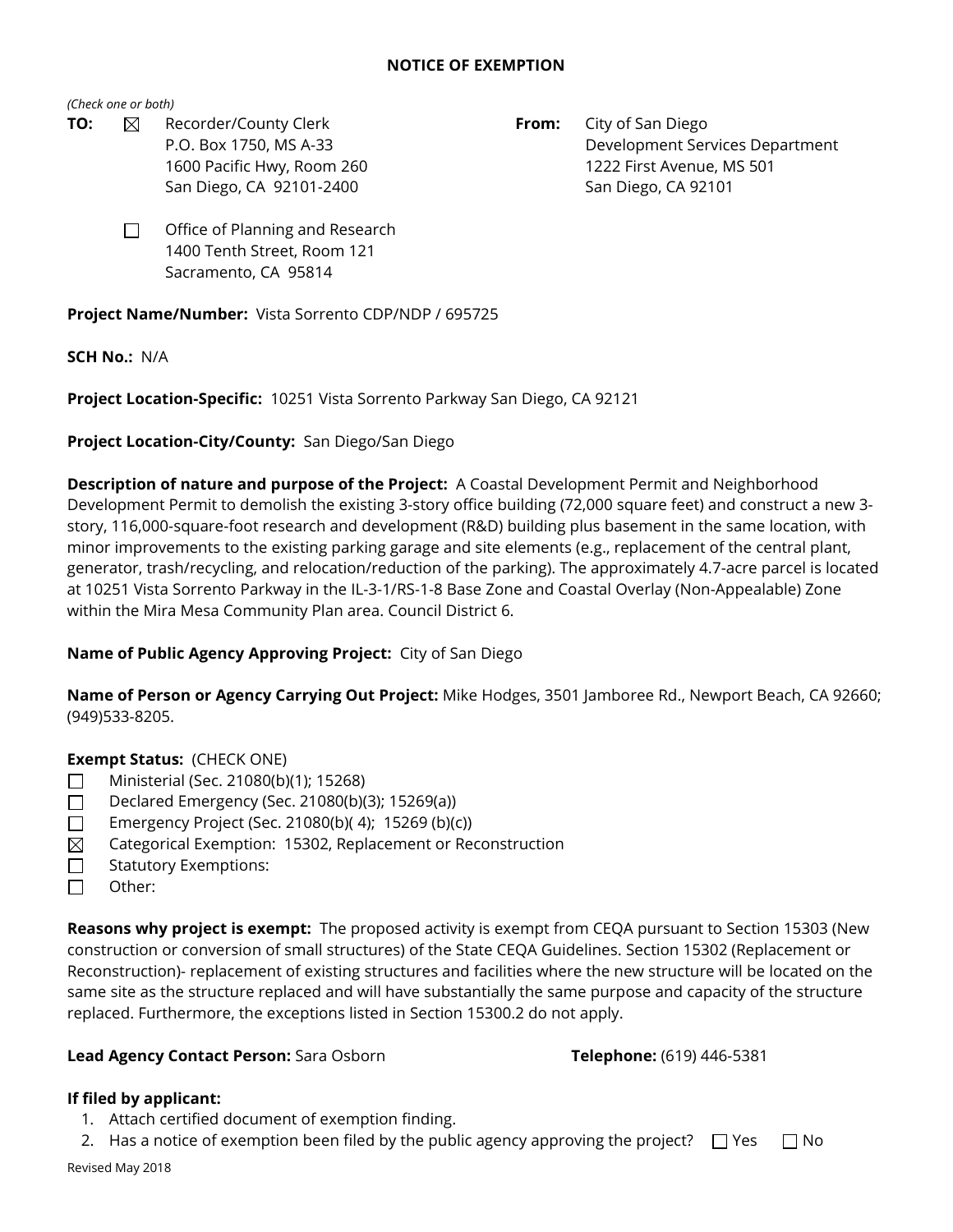It is hereby certified that the City of San Diego has determined the above activity to be exempt from CEQA

Sara Osborn

Senior Planner 3/21/2022

Signature/Title Date Date Date Date Date Date

**Check One:**  $\Box$  Signed by Applicant  $\boxtimes$  Signed By Lead Agency

Date Received for Filing with County Clerk or OPR: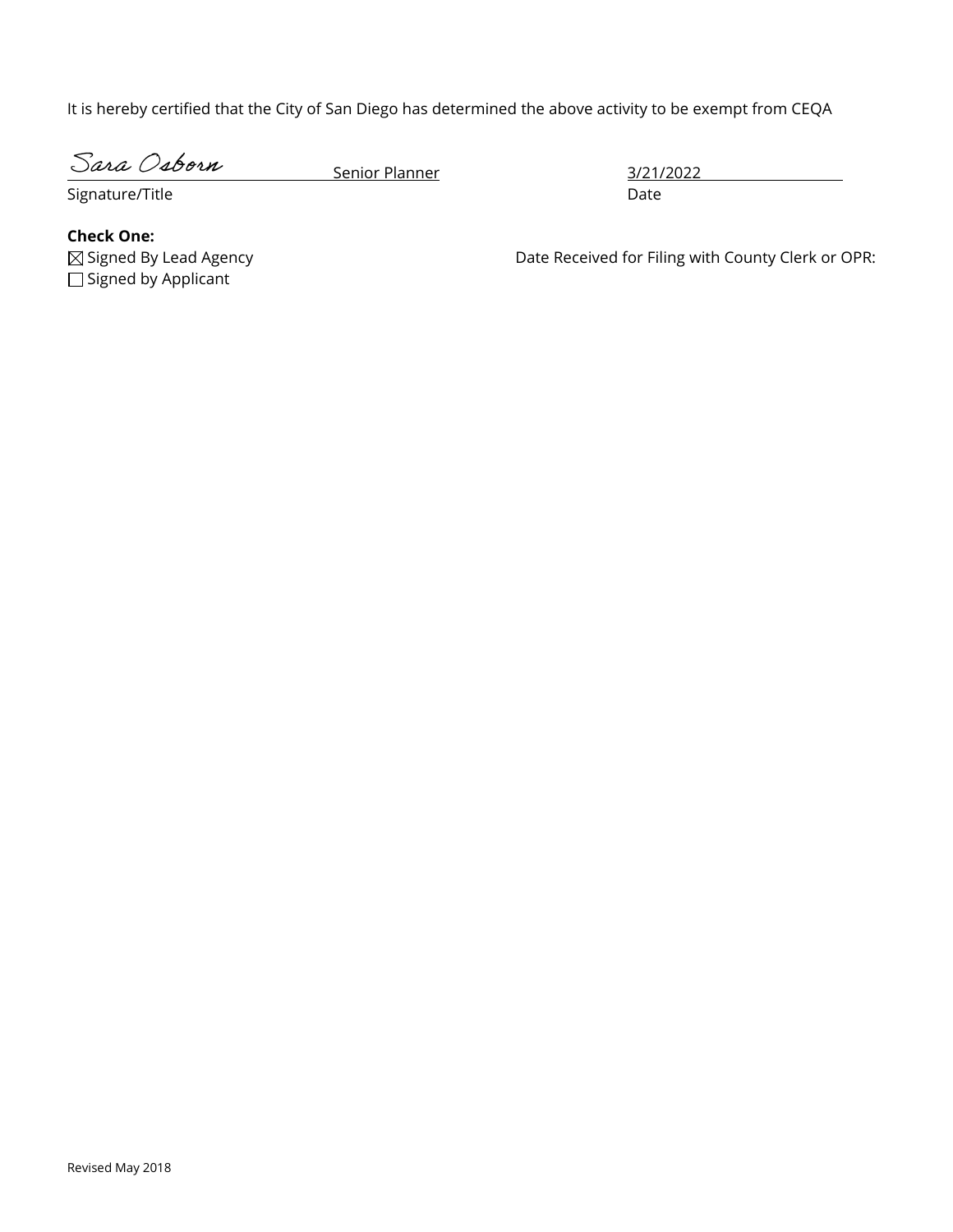| $\ddot{\phantom{1}}$                                                                                                                                                                                    |                                           | San Diego County                   |                                              |          |  |
|---------------------------------------------------------------------------------------------------------------------------------------------------------------------------------------------------------|-------------------------------------------|------------------------------------|----------------------------------------------|----------|--|
|                                                                                                                                                                                                         | Transaction #:<br>Receipt #:              | 6475847<br>2022229098              |                                              |          |  |
| Ernest J. Dronenburg, Jr.<br>Assessor/Recorder/County Clerk<br>1600 Pacific Highway Suite 260<br>P.O. Box 121750, San Diego, CA 92112-1750<br>Tel. (619) 237-0502  Fax (619) 557-4155<br>www.sdarcc.com | Cashier Date:<br>Cashier Location: SD     | 05/13/2022                         | 05/13/2022 12:29 pm<br>Print Date:           |          |  |
|                                                                                                                                                                                                         |                                           |                                    | <b>Payment Summary</b>                       |          |  |
|                                                                                                                                                                                                         |                                           |                                    | Total Fees                                   | \$50.00  |  |
|                                                                                                                                                                                                         |                                           |                                    | Total Payments                               | \$50.00  |  |
|                                                                                                                                                                                                         |                                           |                                    | Balance:                                     | \$0.00   |  |
|                                                                                                                                                                                                         |                                           |                                    |                                              |          |  |
| Payment                                                                                                                                                                                                 |                                           |                                    |                                              |          |  |
| CHECK PAYMENT #1429                                                                                                                                                                                     |                                           |                                    |                                              |          |  |
|                                                                                                                                                                                                         |                                           |                                    |                                              | \$50.00  |  |
| <b>Total Payments</b>                                                                                                                                                                                   |                                           |                                    |                                              | \$50.00  |  |
| Filing                                                                                                                                                                                                  |                                           |                                    |                                              |          |  |
| CEQA - NOE                                                                                                                                                                                              |                                           |                                    | FILE #: 2022-000372 Date: 05/13/2022 12:24PM | Pages: 3 |  |
|                                                                                                                                                                                                         |                                           | State Receipt # 37-05/13/2022-0326 |                                              |          |  |
| Fees:                                                                                                                                                                                                   | Fish & Wildlife County Administrative Fee |                                    |                                              | \$50.00  |  |
| <b>Total Fees Due:</b>                                                                                                                                                                                  |                                           |                                    |                                              | \$50.00  |  |
|                                                                                                                                                                                                         |                                           |                                    |                                              |          |  |
| <b>Grand Total - All Documents:</b>                                                                                                                                                                     |                                           |                                    |                                              | \$50.00  |  |

 $\label{eq:2} \begin{split} \mathcal{L}_{\text{max}}(\mathbf{r}) = \frac{1}{2} \mathcal{L}_{\text{max}}(\mathbf{r}) \mathcal{L}_{\text{max}}(\mathbf{r}) \mathcal{L}_{\text{max}}(\mathbf{r}) \mathcal{L}_{\text{max}}(\mathbf{r}) \mathcal{L}_{\text{max}}(\mathbf{r}) \mathcal{L}_{\text{max}}(\mathbf{r}) \mathcal{L}_{\text{max}}(\mathbf{r}) \mathcal{L}_{\text{max}}(\mathbf{r}) \mathcal{L}_{\text{max}}(\mathbf{r}) \mathcal{L}_{\text{max}}(\mathbf{r}) \mathcal{L}_{\text{max}}(\math$ 

 $\mathcal{L}^{\text{max}}_{\text{max}}$  , where  $\mathcal{L}^{\text{max}}_{\text{max}}$ 

ł,

 $\hat{\mathcal{A}}$ 

 $\sim 10^6$